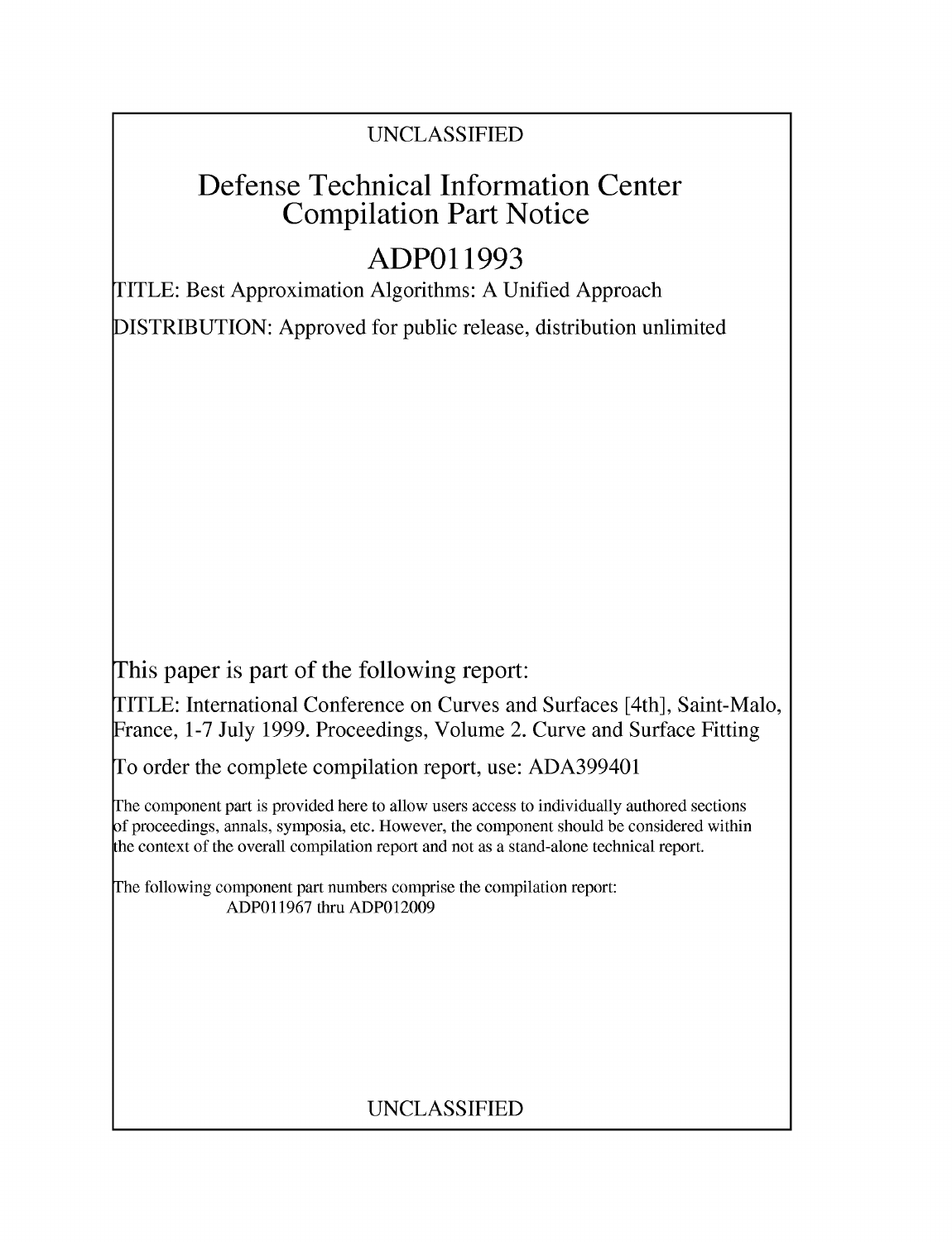# Best Approximation Algorithms: A Unified Approach

V. V. Kovtunets

Abstract. A generalization of the Remez algorithm is proposed. The new approach uses differential properties of the best approximation operator. The method was developed for polynomial approximation of complex- value functions. In this paper the convergence of algorithm is proved for Banach spaces.

#### §1. Introduction

Let us consider the best approximation operator

$$
\mathbf{P}:\mathbf{B}\to\mathbf{P}_n,
$$

where **B** is a Banach space (complex in general),  $P_n$  an *n*-dimensional subspace. Suppose that  $P_n$  is univalent and one-side differentiable in any direction [1]. This assumption is valid when:

- i)  $\mathbf{B} = C(Q, \mathbf{R})$  Q-compact, and  $\mathbf{P}_n$  is a Chebyshev subspace (in particular, when  $P_n$  is the subspace of algebraic polynomials of degree less or equal to  $n-1$  [2,9]);
- ii)  $B = C(Q, C), Q$  is finite set, and  $P_n$  is an *n*-dimensional Chebyshev subspace [3];
- iii)  $B = L_p$ ,  $p > 1$ , and  $P_n$  is an *n*-dimensional subspace (R. Holmes and B. Kripke).

Originally the differential properties of the best approximation operator were applied to the development of algorithms in [4,5]. The goal was to generalize the Remez algorithm for complex-valued functions. In [6] the new best approximation algorithm was applied to the approximation of conformal mappings by polynomials. In [7] it was shown that for real polynomial approximation,

Curve and Surface Fitting: Saint-Malo 1999 255 Albert Cohen, Christophe Rabut, and Larry L. Schumaker (eds.), **pp. 255-262.** Copyright 02000 **by** Vanderbilt University Press, Nashville, **TN.**

ISBN **0-8265-1357-3.**

**All** rights of reproduction in any form reserved.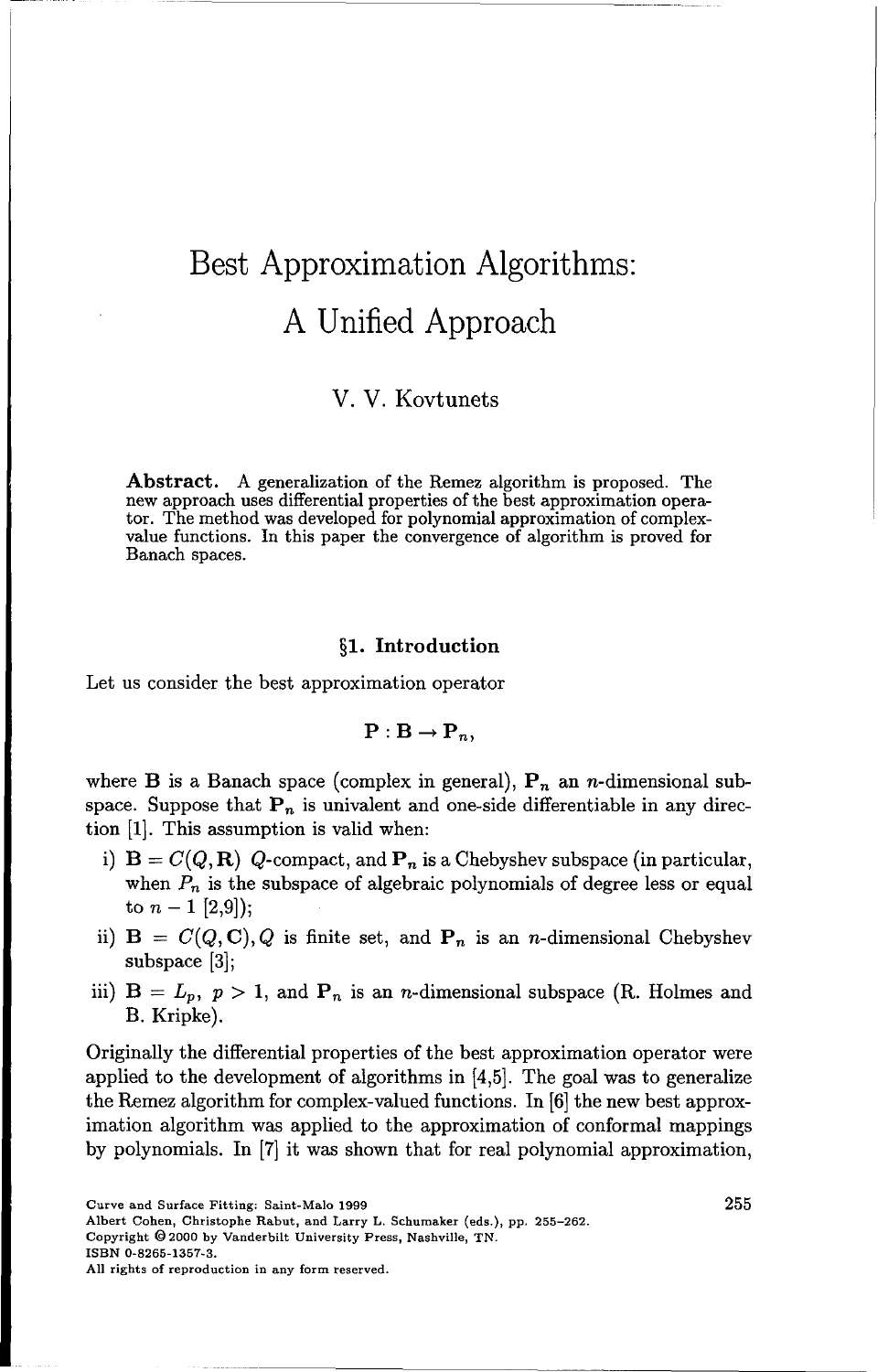such an approach generates exactly the Remez algorithm, and a stronger convergence theorem was proven using differentiation technique. In [8,1], the new approach was applied successfully to nonlinear approximation, including rational and generalized rational uniform approximations.

Here we show that the method is applicable to the best approximation from a finite-dimensional subspace in the arbitrary Banach space if the best approximation operator is one-sided differentiable.

#### §2. Description of the Algorithm

Suppose that the  $i$ -th step of the algorithm is performed to find the best approximation of the element  $f \in \mathbf{B}$ , and that the element  $P_i \in \mathbf{P}_n$  is found. If  $||f - P_i|| = E(f)$ , then the process is finished. Otherwise the inequality

 $||f - P_i|| > E(f)$ 

holds, and the next step should be performed.

In order to construct the next approximation  $P_{i+1}$ , we construct an auxiliary element  $g_i \in \mathbf{B}$  such that the equality

$$
||f + g_i - P_i|| = ||f - P_i|| \tag{1}
$$

holds. Suppose the following assumptions are true:

Assumption 1. The mapping  $G = G(f) : \mathbf{P}_n \to \mathbf{B}$ , which defines the auxil*iary element*  $g_i = G(f, P_i)$  *is continuous.* 

**Assumption 2.** For all functionals  $x \in \mathbf{B}^*$  with properties  $|x(f - P_i)| =$  $||f - P_i||, ||x||_{B^*} = 1$ , *equality*  $x(g_i) = 0$  *holds. Moreover, for every such extremal functional x, a weak neighbourhood*  $V(x) \subset \mathbf{B}^*$  *exists such that* 

$$
Re \overline{y(f-P_i)}y(g_i) \ge 0, \quad \forall y \in V(x) \cap \{z \in \mathbf{B}^*, ||z|| = 1\}.
$$

**Assumption 3.** For given fixed f the mapping  $D = D(f) : \mathbf{B} \to \mathbf{P}_n$ , which *defines the derivative*  $D_i = D(f, g_i)$ , is continuous.

These assumptions may be satisfied easily for real and complex uniform approximations [4,5,7]. When the derivative

$$
D_i = \left. \frac{d\mathbf{P}(f + (1-t)g_i)}{dt} \right|_{t = +0}
$$

is calculated (usually as the solution of system of linear algebraic equations), the next element  $P_{i+1}$  is computed as

$$
P_{i+1} = P_i + t_i D_i,\tag{2}
$$

where  $c\tau_i < t_i \leq \tau_i, 0 < c = const \leq 1$ , and  $\tau_i$  is the minimal value of t, for which

$$
\hat{E}_i(\tau_i) = \min{\{\hat{E}_i(t) = ||f - P_i - tD_i||, 0 \le t \le 1\}}.
$$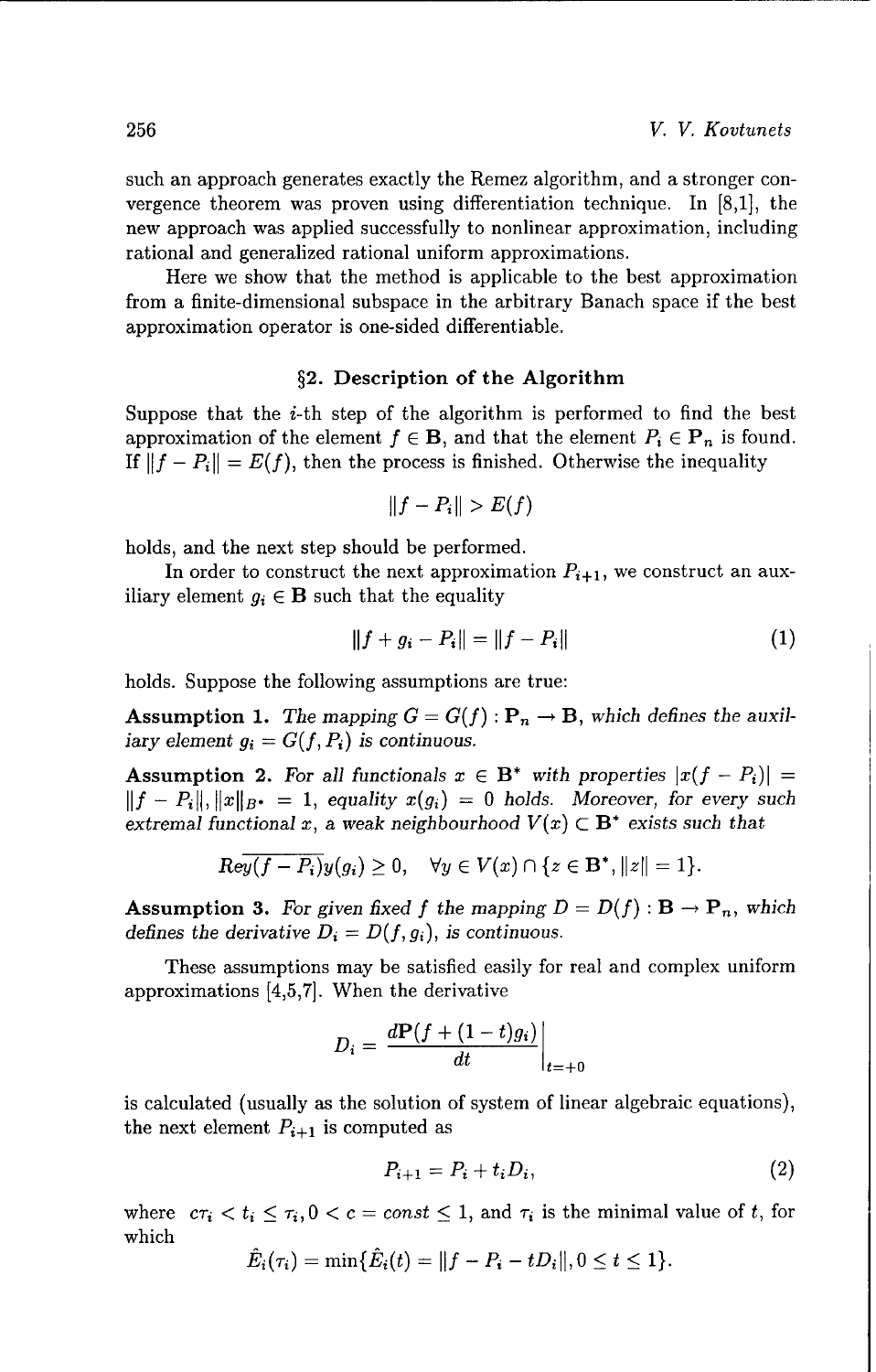#### **§3.** Main Theorem

**Theorem 1.** For given  $f \in B \backslash P_n$ , the sequence  $\{P_i\}_{i=0}^{\infty}$  constructed accord*ing* to the *general scheme (see the previous section) converges to the* element  $P(f)$  *of best approximation of*  $f \in B$ .

Proof. Let us write **Proof.** Let us write

$$
E_i = ||f - P_i||,
$$
  
\n
$$
E_i(t) = ||f + (1 - t)g_i - P(f + (1 - t)g_i)||,
$$
  
\n
$$
\tilde{E}_i(t) = ||f + (1 - t)g_i - P_i - tD_i||,
$$
  
\n
$$
\hat{E}_i(t) = ||f - P_i - tD_i||,
$$
  
\n
$$
\alpha_i = \hat{E}'_i(+0),
$$
  
\n
$$
E_i^* = \min{\{\hat{E}_i(t), 0 \le t \le 1\}} = \hat{E}_i(\tau_i), \qquad i \ge 0.
$$

The convexity of the function  $E_i(t)$  implies

$$
E'_{i}(+0) \leq E_{i}(1) - E_{i}(0) = E(f) - E(f + g_{i}) = E(f) - ||f - P_{i}|| < 0.
$$

Since

$$
|E_i(t) - \tilde{E}_i(t)| \leq ||\mathbf{P}(f + (1-t)g_i) - P_i - tD_i|| = o(t), t \to +0,
$$

the equality

$$
\tilde{E}'_i(+0)=E'_i(+0)
$$

holds. Therefore,

$$
\tilde{E}'_i(+0) \le E(f) - E_i < 0. \tag{4}
$$

Now we show that there exists  $\epsilon > 0$  such that

$$
\hat{E}_i(t) \le \tilde{E}_i(t) + \frac{2t^2 ||D_i||^2}{||f - P_i||} \tag{5}
$$

for all  $0 \leq t < \epsilon$ . Suppose that the last statement is invalid. Then there is a sequence  $\{t_l\}$ ,  $t_l \rightarrow +0$ ,  $l \rightarrow \infty$ , such that

$$
||f - P_i - t_l D_i|| > ||f + (1 - t_l)g_i - P_i - t_l D_i|| + \frac{2t_l^2 ||D_i||^2}{||f - P_i||}, \quad l \ge 1.
$$

Choosing a subsequence if necessary, we may consider the weakly convergent sequence of functionals  $\{x_l\} \subset \mathbf{B}^*$ ,  $\forall l$   $||x_l|| = 1$ , such that

$$
|x_{l}(f-P_{i}-t_{l}D_{i})| > \|f+(1-t_{l})g_{i}-P_{i}-t_{l}D_{i})\|+\frac{2t_{l}^{2}\|D_{i}\|^{2}}{\|f-P_{i}\|}, \quad l \geq 1. \tag{6}
$$

Let  $x_0 = \lim_{l \to \infty} x_l$ . Then inequality (6) implies

$$
|x_0(f - P_i)| \ge ||f + g_i - P_i|| = ||(f - P_i)||,
$$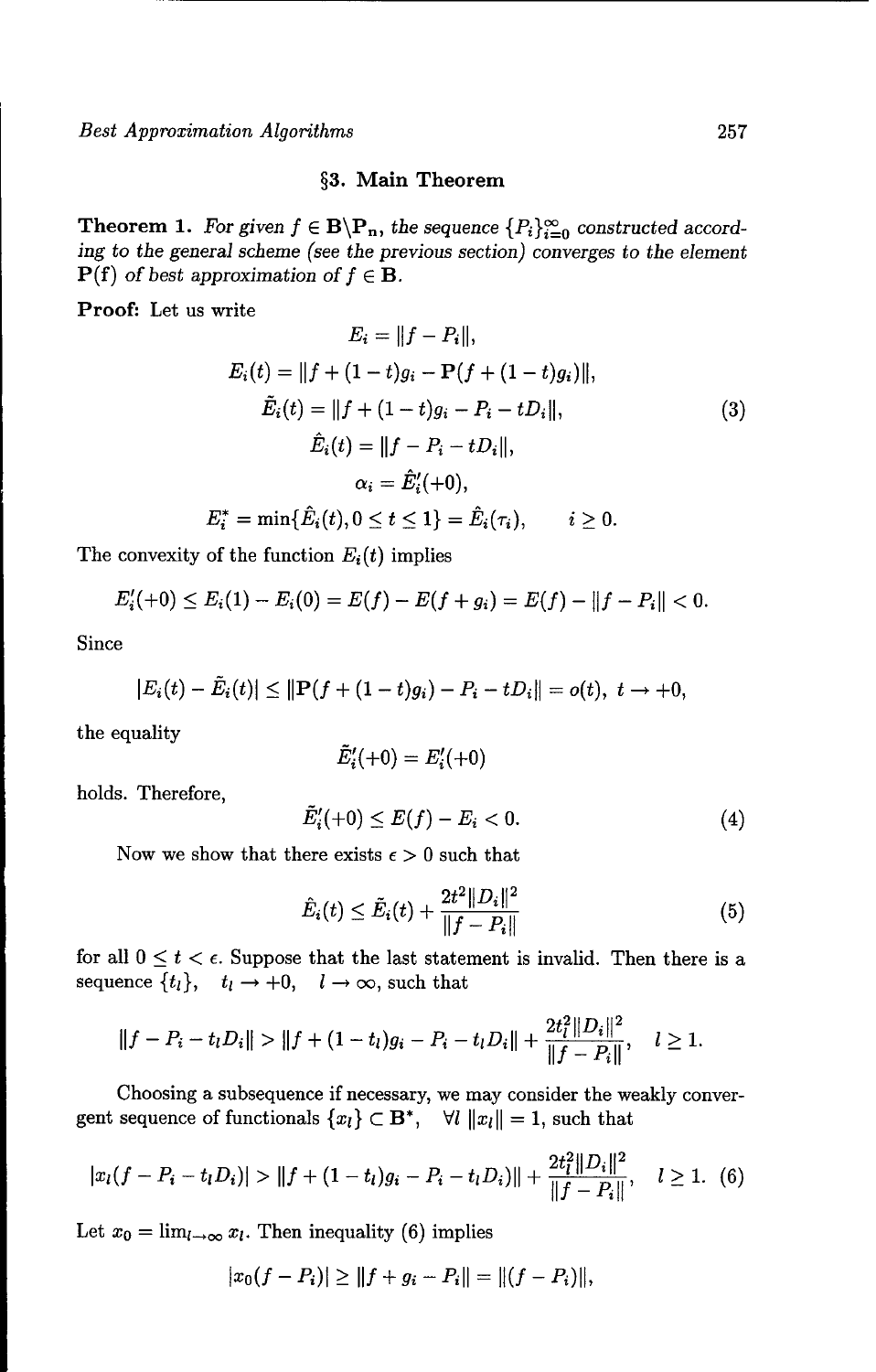and since  $||x_0|| = 1$ , we finally have

$$
|x_0(f-P_i)| = ||(f-P_i)||.
$$

Hence in accordance with Assumption 2

$$
x_0(g_i) = 0.\t\t(7)
$$

Since  $||x_l||_{\mathbf{B}^*} = 1$ , it follows from (6) that

$$
|x_l(f - P_i - t_l D_i)| > |x_l(f + (1 - t_l)g_i - P_i - t_l D_i)| + \frac{2t_l^2 |x_l(D_i)|^2}{\|f - P_i\|}, \quad (6')
$$

for  $l \geq 1$ .

Now we temporarily write

$$
a = x_l(f - P_i - t_l D_i),
$$
  
\n
$$
b = (1 - t_l)x_l(g_i),
$$
  
\n
$$
s = \frac{2t_l^2|x_l(D_i)|^2}{\|f - P_i\|} > 0.
$$

Using this notation, the inequality (6') may be rewritten in the form

$$
|a| > |a+b| + s,
$$

which implies  $|a| > |a + b|$ . Consequently,

$$
|a|^2 > |a+b|^2 + 2|a+b|s > |a+b|^2 + 2|a|s.
$$

Thus,

$$
|a|^2 + |b|^2 + 2\text{Re}\bar{a}b < |a|^2 - 2|a|s,
$$

and

$$
2\mathrm{Re}\bar{a}b < -|b|^2 - 2|a|s. \tag{8}
$$

Now we substitute the values of a, *b,* s in (8) and obtain

$$
2\text{Re}\overline{x_l(f-P_i-t_lD_i)}x_l(g_i)(1-t_l)
$$
  

$$
<-(1-t_l)^2|x_l(g_i)|^2-4|x_l(f-P_i-t_lD_i)\frac{t_l^2|x_l(D_i)|^2}{\|f-P_i\|}.
$$

Since  $t_l \rightarrow +0$ ,  $x_l(f - P_i - t_lD_i) \rightarrow ||f - P_i||$ , when  $l \rightarrow \infty$ , there exists number  $l_0$  such that inequalities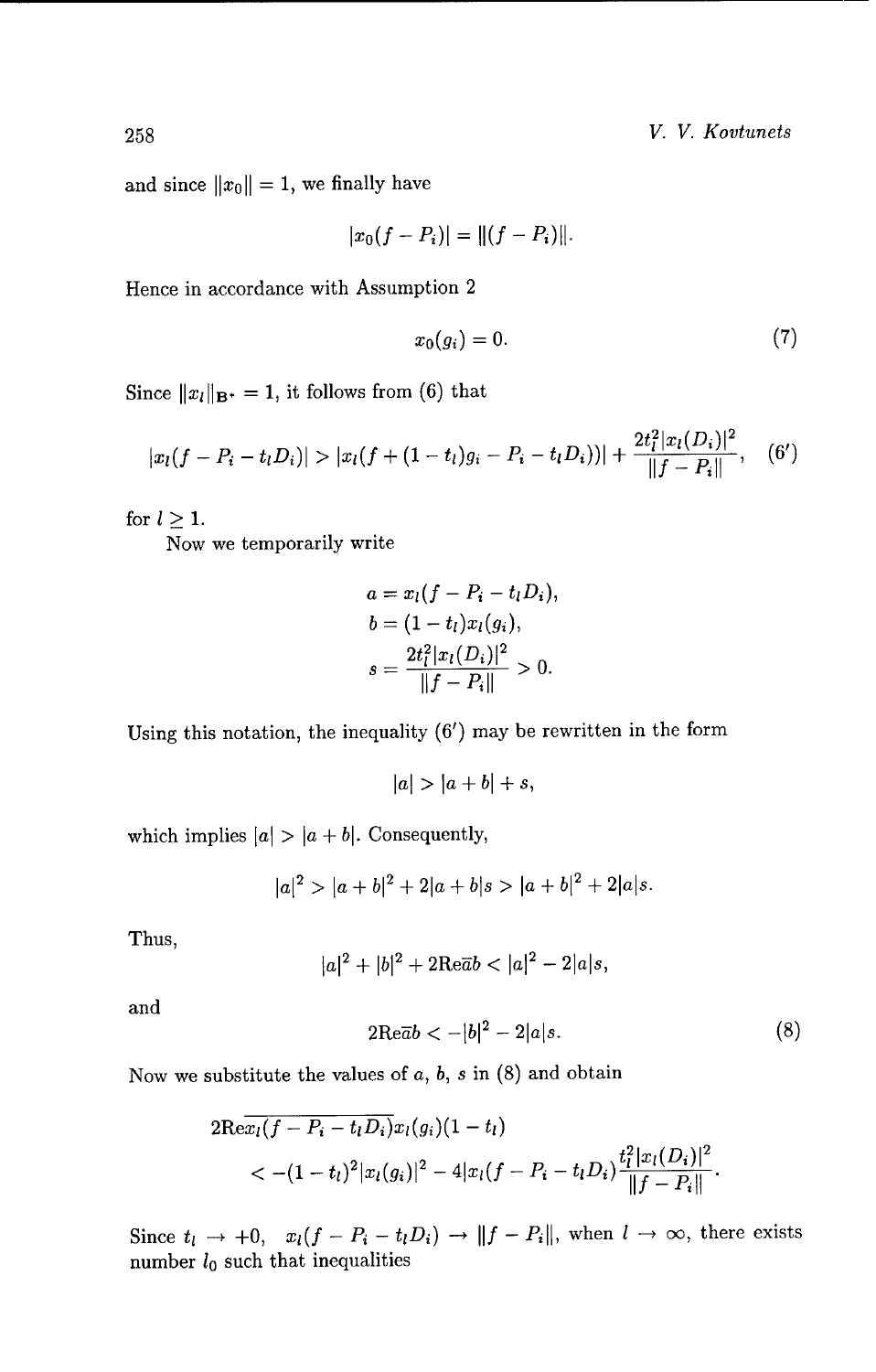$$
2\operatorname{Re} x_l(f - P_i)x_l(g_i)
$$
  

$$
< -(1-t_l)|x_l(g_i)|^2 + 2t_l \operatorname{Re} \overline{x_l(D_i)}x_l(g_i) - \frac{4t_l^2|x_l(f - P_i - t_lD_i)||x_l(D_i)|^2}{(1-t_l)||f - P_i||}
$$
  

$$
< -\frac{|x_l(g_i)|^2}{2} + 2t_l \operatorname{Re} \overline{x_l(D_i)}x_l(g_i) - 2t_l^2|x_l(D_i)|^2
$$
  

$$
= -\frac{1}{2}|x_l(g_i) + 2x_l(D_i)|^2 < 0
$$

are valid for all  $l \geq l_0$ . Therefore,

$$
\overline{\text{Re}x_l(f-P_i)}x_l(g_i) < 0, \qquad \forall l \ge l_0.
$$

But taking into consideration (7), we see that this inequality contradicts Assumption 2, so (5) is proven.

Since  $E_i(0) = E_i(0) = E_i(0)$ , (5) implies

$$
\hat{E}'_i(+0)| \le E'_i(+0) < E(f) - E_i. \tag{4'}
$$

Therefore, in accordance with (2),

$$
\hat{E}_i(\tau_i) = \min\{\|f - P_i - tD_i\|, 0 \le t \le 1\} < E_i \quad \text{and} \quad \tau_i > 0.
$$

So

$$
E_{i+1} < E_i.
$$

Hence the sequence  ${E_i}_{i=0}^{\infty}$  converges to some value  $E_* \ge E(f)$ , i.e.,

$$
\lim E_i = E_*.\tag{9}
$$

From (2), (4') and convexity of  $E_i(t)$ , it follows that

$$
E_{i+1} < E_i - \frac{E_i - \hat{E}_i(\tau_i)}{\tau_i} t_i \leq E_i - c(E_i - \hat{E}_i(\tau_i)).
$$

Consequently,

$$
\Delta E_i = E_{i+1} - E_i \geq c(E_i - \hat{E}_i(\tau_i)).
$$

Since  $\Delta E_i \rightarrow 0$ , also  $E_i - \hat{E}_i(\tau_i) \rightarrow 0$ , and

$$
\lim \hat{E}_i(\tau_i) = \lim E_i = E_*.\tag{9'}
$$

To complete the proof we must show that

$$
E_* = E(f).
$$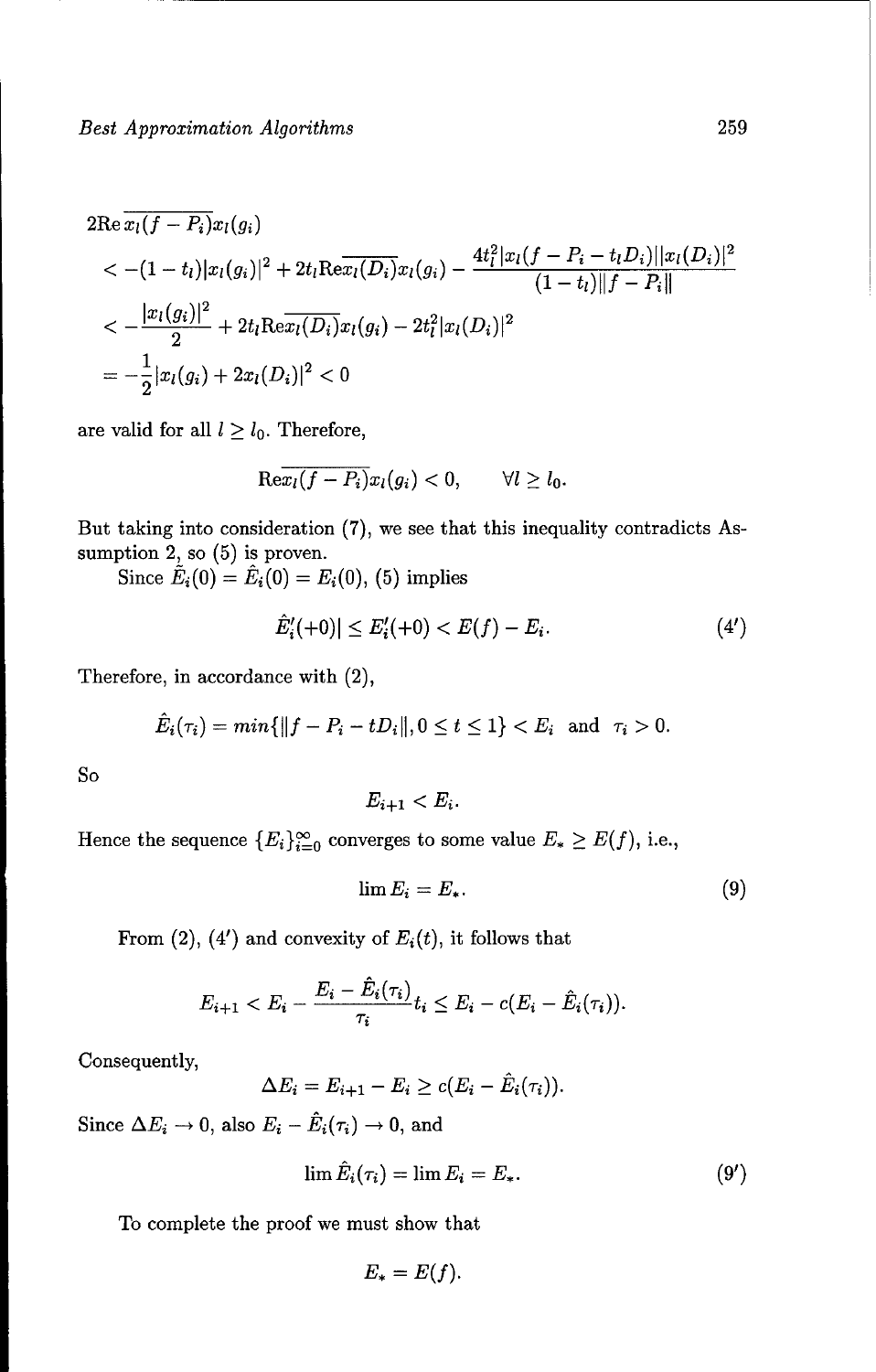Suppose that this statement isn't valid, i.e.,

$$
E_* > E(f). \tag{10}
$$

Since the subspace  $P_n$  is finite-dimensional and Assumptions 1 and 3 hold, the subsequence  ${P_i}_k$  =  ${P_k}$  may be chosen so that the following limits exist:

- i)  $\lim \tilde{P}_k = P_*$ ;
- ii)  $\lim g_{i_k} = g_*;$
- iii)  $\lim \alpha_{i_k} = \alpha_*;$
- iv)  $\lim \tau_{i_k} = \tau_*$ .

From Assumption 3 it follows that also

$$
\lim D_{i_k} = D_*
$$

exists, and

$$
\lim \|f - P_{i_k} - t D_{i_k}\| = \|f - P_* - t D_*\| \tag{11}
$$

uniformly for  $t \in [0, 1]$ . Equalities (9) and (9') imply that at least one of following statements

$$
\alpha_* = \lim \alpha_{k_i} = 0; \tag{12}
$$

or

$$
\tau_* = \lim \tau_{k_i} = 0 \tag{13}
$$

is valid.

Using the assumption (10) and the scheme of the algorithm, we construct the auxiliary element  $\tilde{g} \neq 0$  for the approximation  $P_*$ . Due to Assumption 1, we have

 $g_*=\tilde{g}.$ 

For the following two convex functions

$$
E_*(t) = ||f + (1-t)g_* - P(f + (1-t)g_*)||,
$$
  

$$
\hat{E}_*(t) = ||f - P_* - tD_*||,
$$

where

$$
D_* = \frac{d\mathbf{P}(f + (1-t)g_*)}{dt} \big|_{t=+0},
$$

analogously to  $(4')$ , we obtain inequalities

$$
E'_{*}(+0) = \hat{E}'_{*}(+0) < E(f) - E_{*} < 0 \tag{14}
$$

and  $\tilde{\tau} > 0$ , where  $\tau$  is a minimal value of t, for which

$$
\hat{E}_*(\tilde{\tau}) = \min\{\hat{E}_*(t),\ 0 \le t \le 1\}.
$$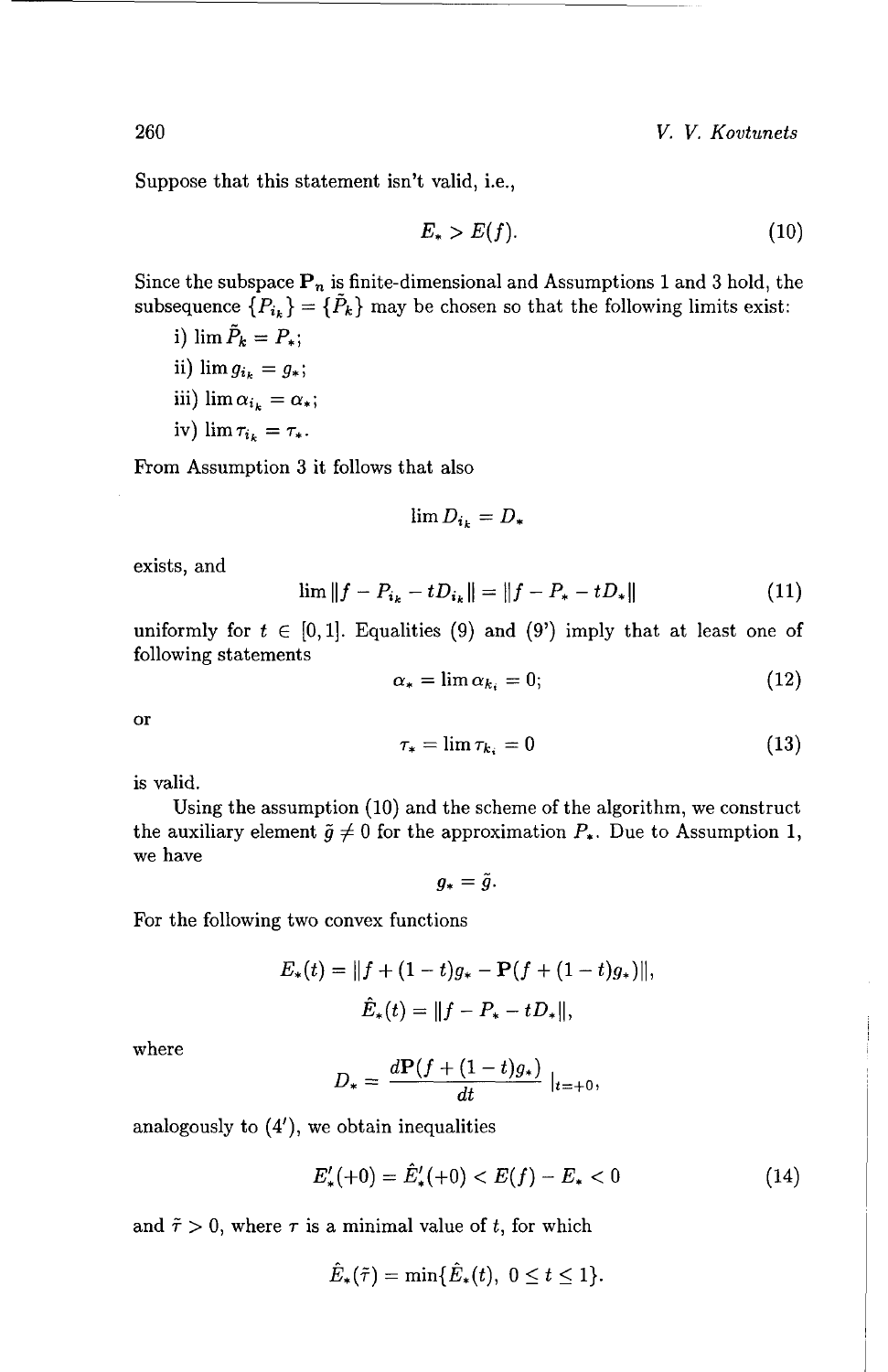#### *Best Approximation Algorithms* 261

From (11), it follows that  $\tau_* = \tilde{\tau}$  and therefore (13) is impossible. So (12) is true. But (14) implies that there is an integer  $k_0$  such, that for every  $k, k > k_0$ , the inequality

$$
\alpha_{i_k} < \frac{E(f)-E_*}{2} < 0
$$

is valid, and therefore

$$
\alpha_{*}<0.
$$

This inequality contradicts (12). Hence assumption (10) is invalid. The theorem is proven. **0**

#### §3. Applications

As was mentioned above, the proposed algorithm may be considered as a wide generalization of the classical Remez algorithm. Applied to polynomial approximations of complex-valued functions, the method generates an algorithm which possesses in general a linear convergence as numerical experiments show (see also [6]). For finite sets, the convergence of the algorithm is quadratical.

When applied to real polynomial approximations, the method generates exactly the Remez algorithm [7]. But even in this case an approach which uses differential properties of the best approximation operator allows better estimations of convergence.

**Theorem 2.** ([7]). Let  $P_n$  be a *n*-dimensional Chebyshev subspace in  $C[a, b]$ , and let  $\Delta_h^2(u, x)$  be the second difference of the function u at the point x with *step h.* If the function  $f \in C[a, b] \backslash P_n$  has the best approximation  $P(f) \in P_n$ such that the difference  $f - P(f)$  possesses exactly  $n + 1$  extremal points  $x_0, x_1, \ldots, x_n$  and the inequality

$$
|\Delta_h^2(f-\mathbf{P}(f),x_j)|\geq \gamma h^2,\,\,\gamma=const,\ \ j=0,1,\ldots,n
$$

*holds in points xj, then the Remez algorithm for f converges quadratically.*

In [7] a modified Remez algorithm for twice continuously differentiable functions is proposed. A procedure for extremal points calculation, using differential properties, is developed to reduce the complexity of the most complicated part of the Remez algorithm.

This method may be applied to the best polynomial  $L_p$  – approximation.

#### References

1. Ivashchuk, Ya. G., Algorithms of best approximation of functions from unisolvent families, in *Approximation Theory and its Applications, Proceedings of the Int. Conf., dedicated to the memory of V. K. Dziadyk, May, Kyiv.* Kyiv, Inst. of Mathematics Publ., 1999, 26-31, to appear.